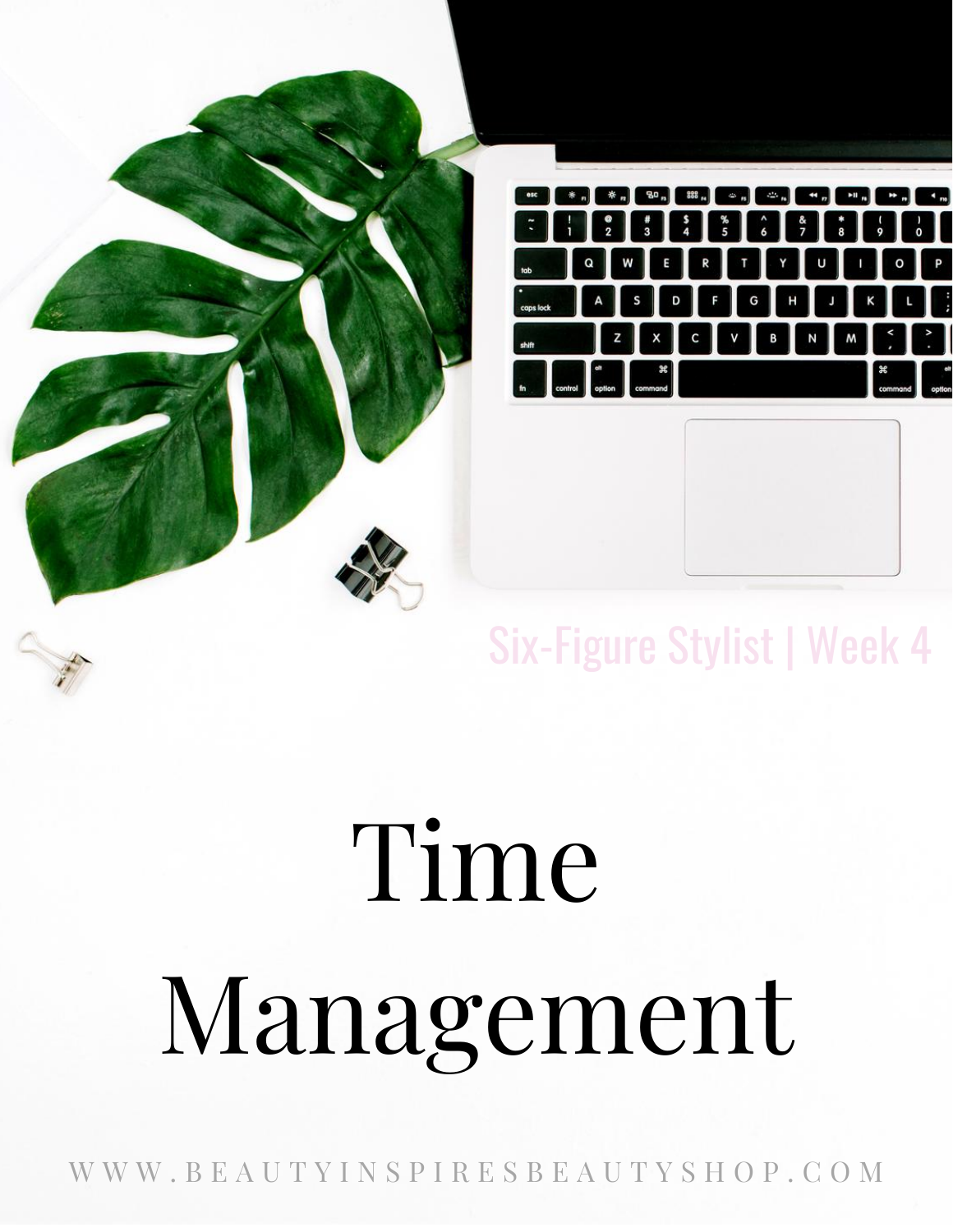### SIX - FIGURE STYLIST | WEEK 4

## T H E C O U R S E S *at a glance*

| 01              | Non-negotiables                                     |
|-----------------|-----------------------------------------------------|
| <b>O2</b>       | Master your energy + overcoming<br>limiting beliefs |
| 03              | <b>Creating Boundaries</b>                          |
| $\overline{04}$ | <b>Time Management</b>                              |
|                 | Define your "why"                                   |
| $\frac{05}{06}$ | The numbers you need to know                        |
| 07              | How to stand out in a crowded<br>market             |
| 08              | Develop your brand                                  |
|                 |                                                     |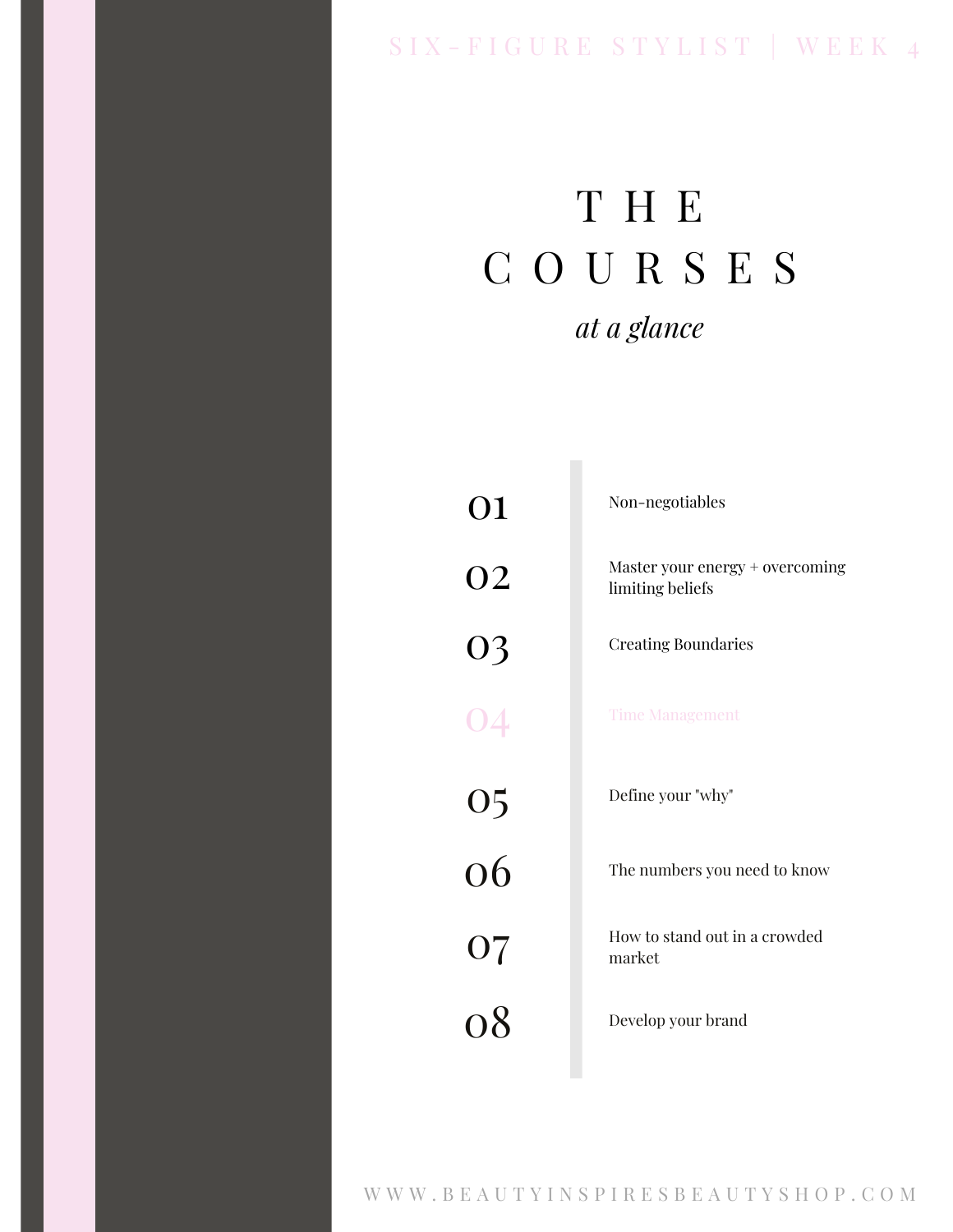## Week 4:

# Time Management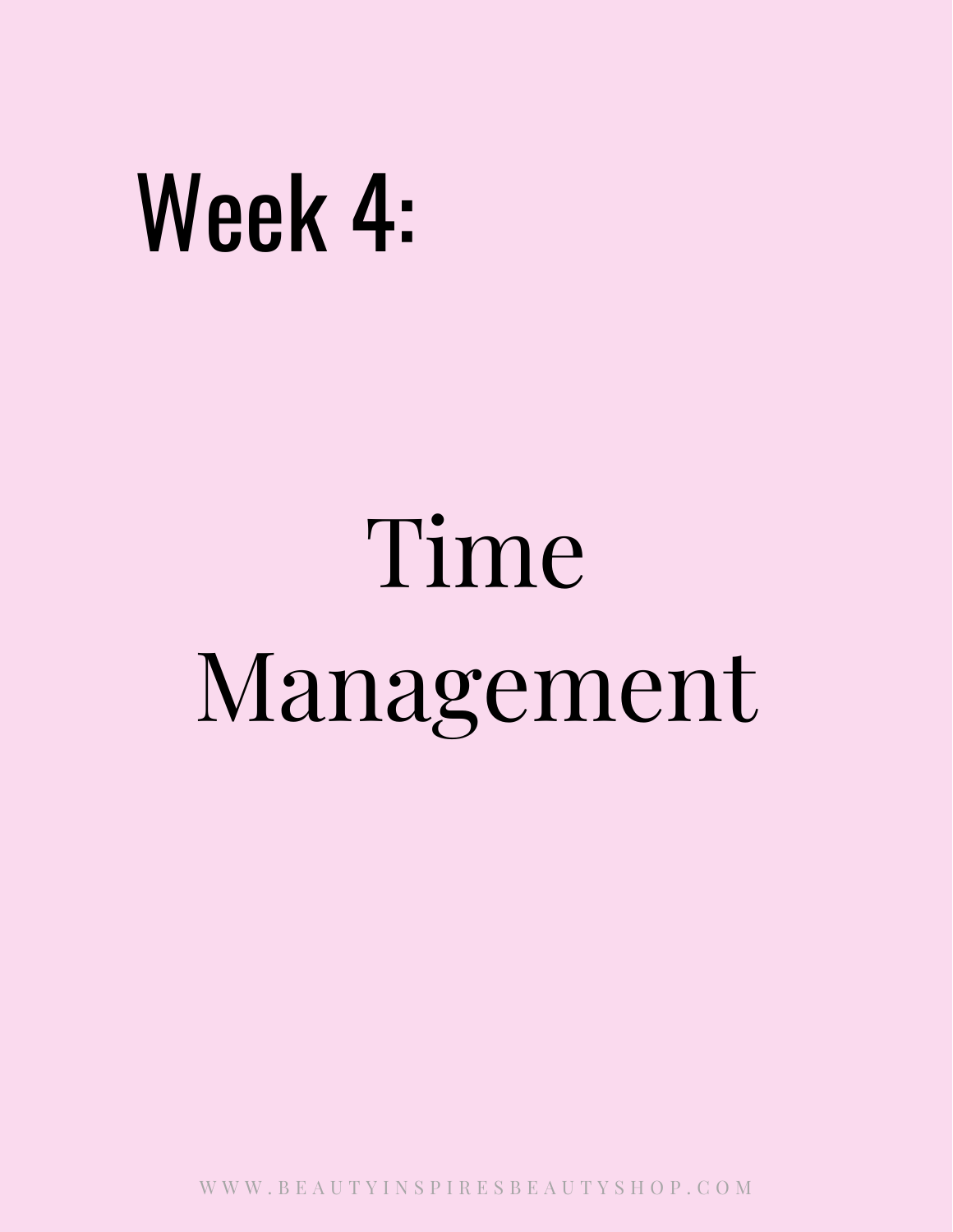### To begin this week watch Video 4.

Video Notes + Takeaways:

### My presence is my power.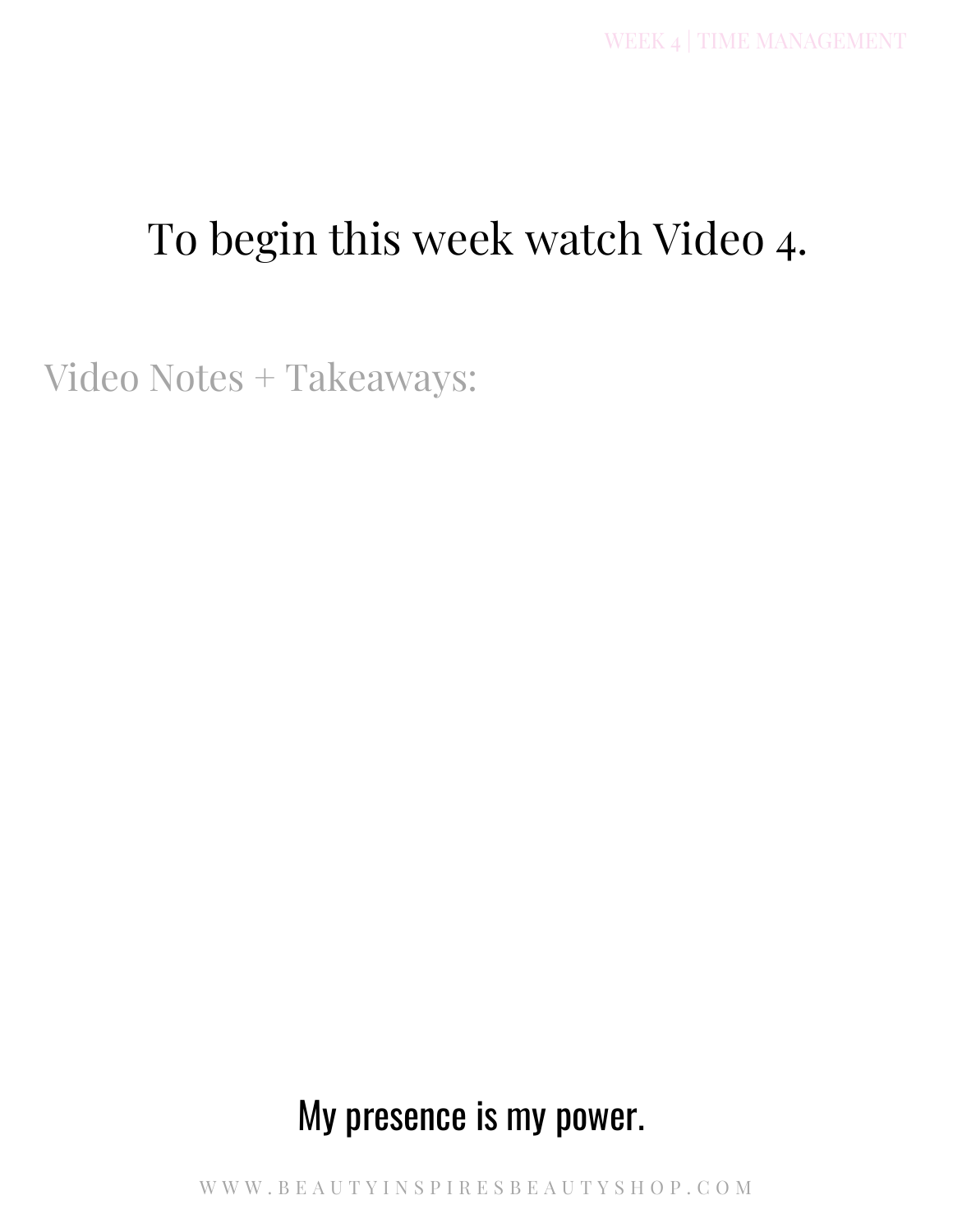## Week 4 | Homework

Time management helps us take control of our schedule. This is where we start to take accountability of where our time is being spent. In order to create change we must make time. This week your homework is to do a time audit! How is the majority of your time being spent? By now you should be implementing your daily non-negotiables, but I still want you to journal how your time is being spent this week.

Log the TOTAL number of hours you spend on each task Monday-Sunday and rank each one 1-10 on how high it is on your priority list (1 being the highest, 10 being the lowest)

Work Family Sleep Self Care Social Media Friends Side Hustle Travel/Commute Outings/events TV/Movies/Internet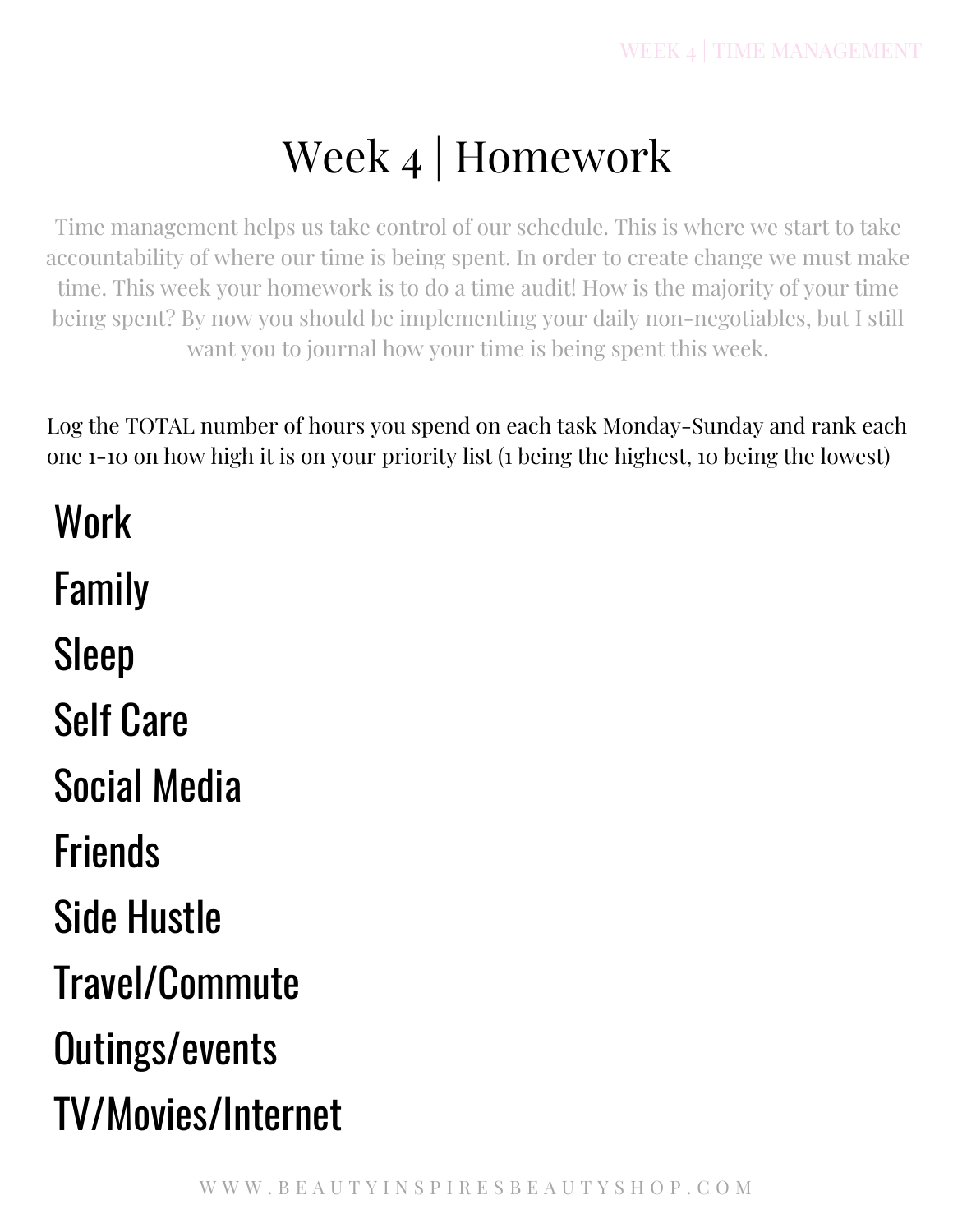## Week 4 | Homework

Now that you see where your time is being spent I want you to describe your perfect week. Where would you spend most of your time? How would you feel? I want you to walk through each day as if it were real in the space below. Don't hold back!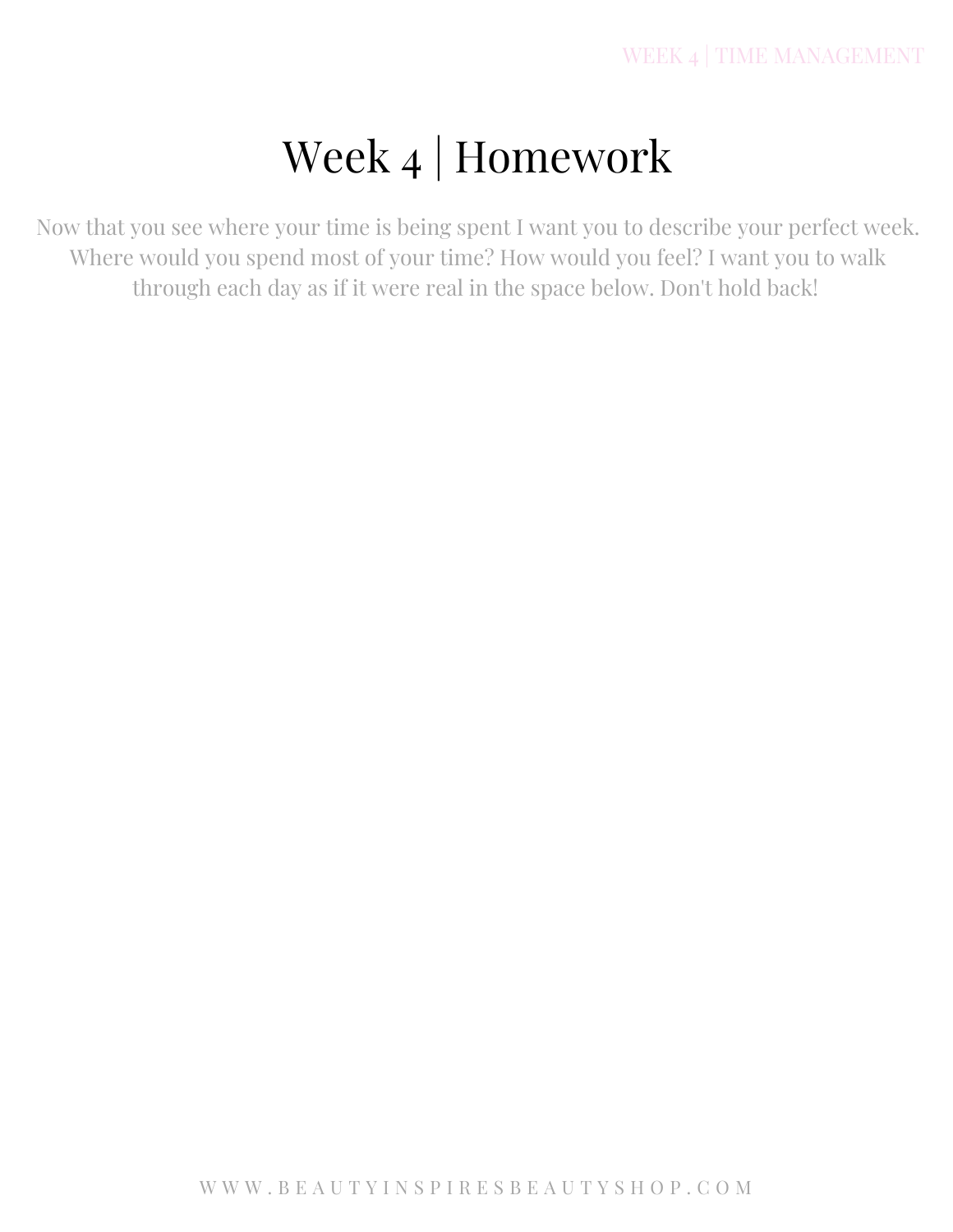## Your Weeks' Daily Ritual Practices

TODAY AT:

I'LL FEEL....

BECAUSE I....

TODAY AT:

I'LL FEEL....

BECAUSE I....

TODAY AT:

I'LL FEEL....

BECAUSE I....

TODAY AT:

 $I'LL$  FEEL....

BECAUSE I....

TODAY AT:

 $I'LL$  FEEL....

BECAUSE I....

TODAY AT:

I'LL FEEL....

BECAUSE I....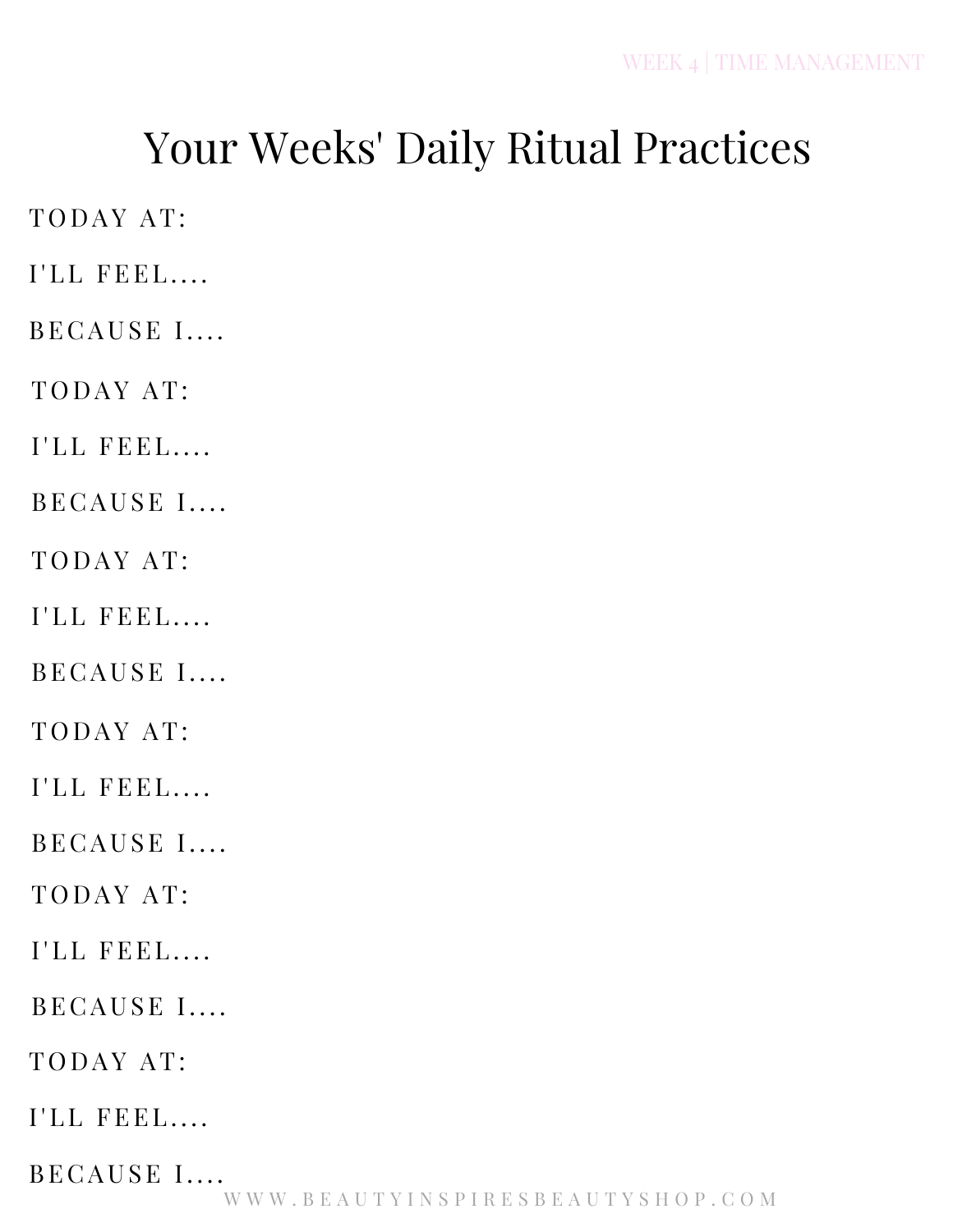MORNING DAILY GRATITUDE: NIGHTS REFLECTION: WHAT WOULD YOU DO DIFFERENLY?

 $M$  O R N I N G D A I L Y G R A T I T U D E  $\cdot$ NIGHTS REFLECTION: WHAT WOULD YOU DO DIFFERENLY?

MORNING DAILY GRATITUDE: NIGHTS REFLECTION: WHAT WOULD YOU DO DIFFERENLY?

 $MORNING$  DAILY GRATITUDE. NIGHTS REFLECTION: WHAT WOULD YOU DO DIFFERENLY?

NIGHTS REFLECTION: WHAT WOULD YOU DO DIFFERENLY?

NIGHTS REFLECTION: WHAT WOULD YOU DO DIFFERENLY?

WEEK 4 | TIME MANAGEMENT

## Your Weeks' Daily Ritual Practices

MORNING DAILY GRATITUDE:

MORNING DAILY GRATITUDE: